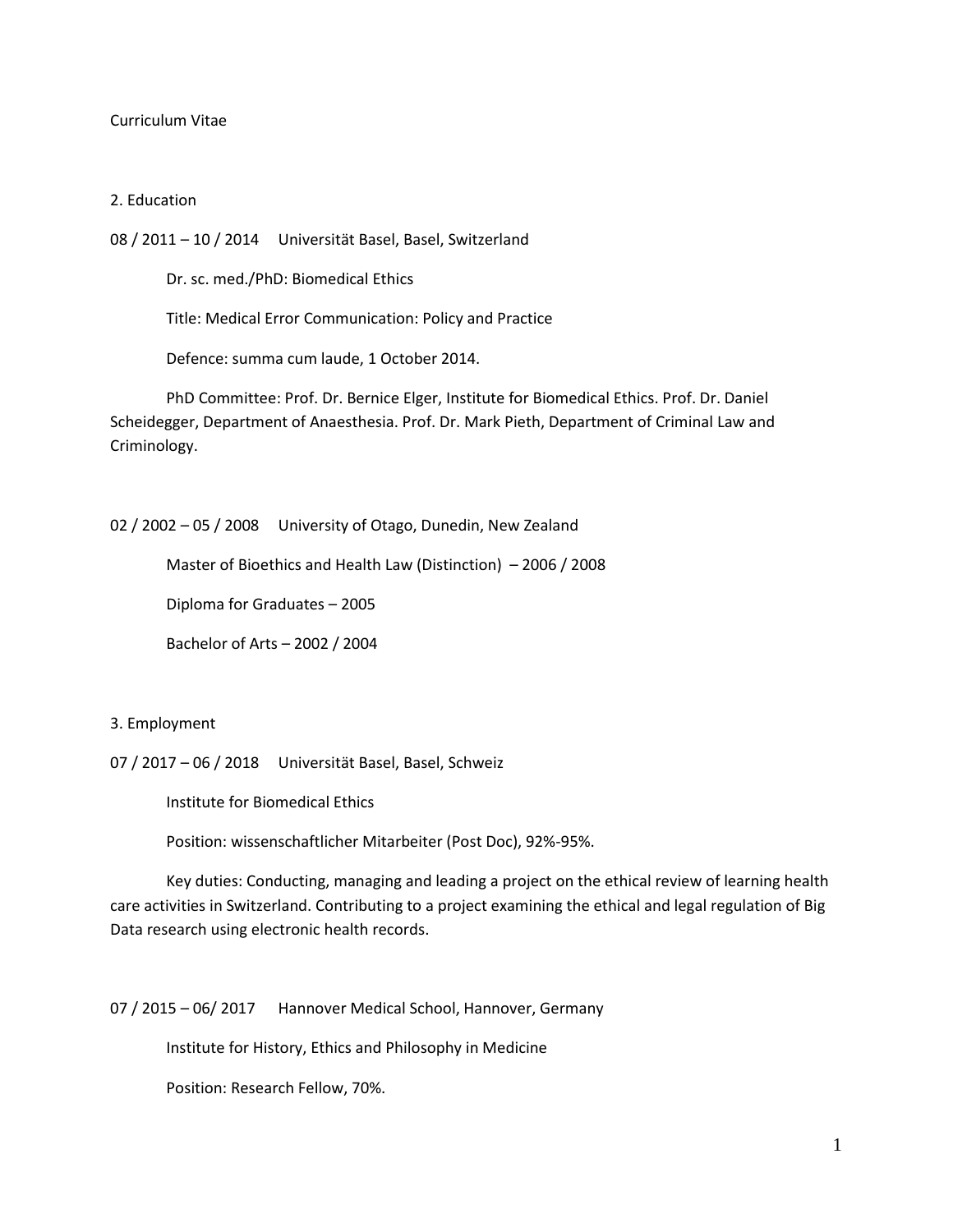Key duties: Section leader for Health Policy. Conducting, managing and leading a systematic qualitative review of regulatory and ethical issues in Learning Health Care Systems. Conducting, managing and leading a project on Physician Rating Websites. Teaching medical ethics seminars with medical students.

05 / 2016 -08 / 2016 Universität Basel, Basel, Switzerland

Institute for Biomedical Ethics

Position: Research Fellow, 100%

Key duties: Conducting, managing and leading a pilot project identifying patient safety issues in office-based surgery and anaesthesia.

11 / 2014 – 05 / 2015 University of Melbourne, Melbourne, Australia

Centre for Health Policy

Position: Research Fellow, 100%

Key duties: Conducting the project "Great expectations: Achieving the promise of public reporting of health service performance in Australia", including interviews with key stakeholders in in Australia´s health care system.

06 / 2011 – 11 / 2014 Universität Basel, Basel, Switzerland

Institute for Biomedical Ethics

Position: Research Fellow/PhD Student, 100%.

Key duties: Conducting research on the communication of medical errors, including interviews with key stakeholders, surveys with Swiss hospitals and anesthesiologists, organising and teaching seminars, co-supervising masters students, organising an international conference.

05 / 2010 – 11 / 2011 Ruhr-Universität Bochum, Bochum, Germany

Section for Social Policy and Social Economics, Faculty for Social Sciences

Position: Research Assistant, 25%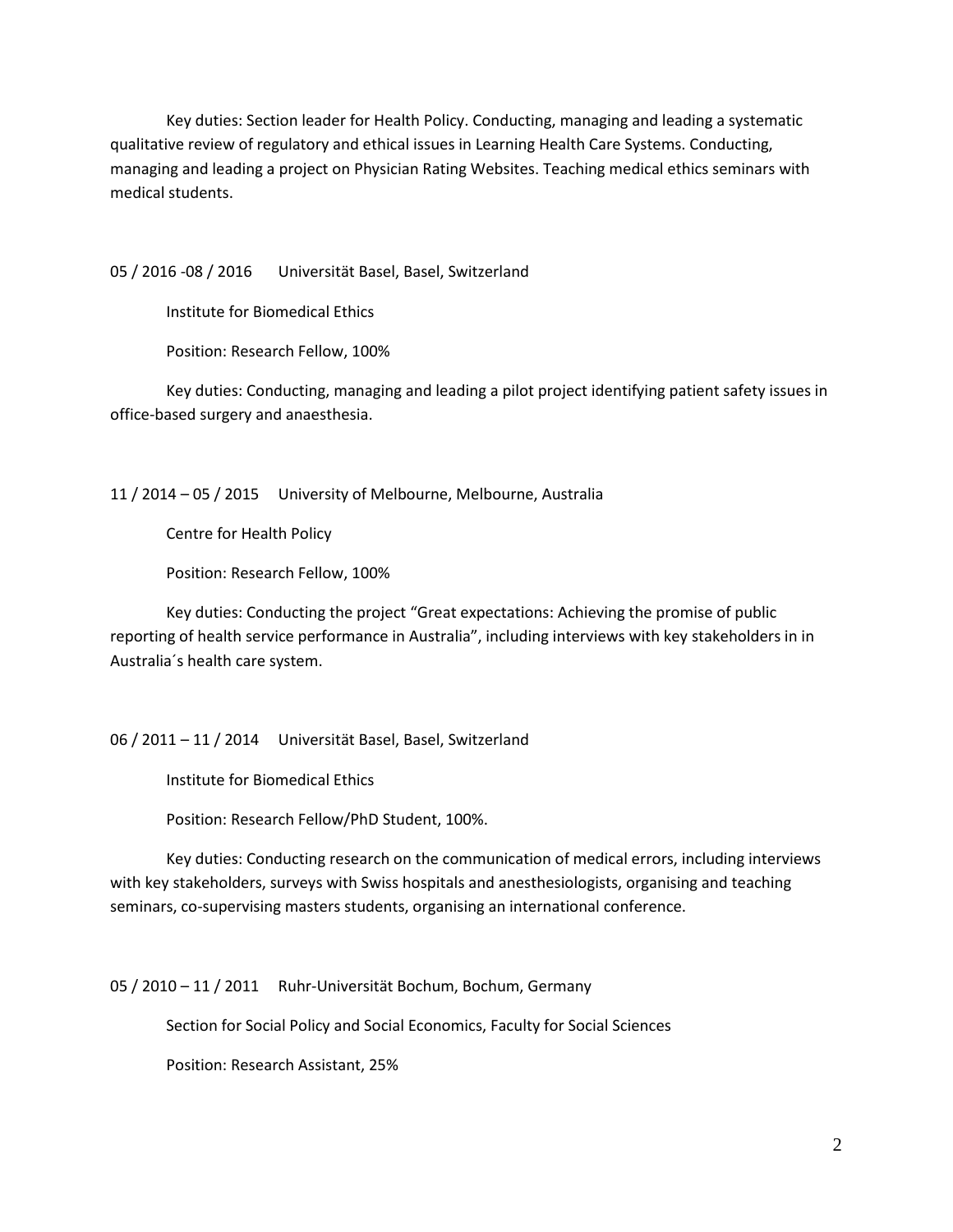Key duties: Co-authoring a Discussion paper for the World Bank regarding the portability of health care coverage. Developing and teaching a seminar course on patient rights and health care complaints.

05 / 2010 – 01 / 2011 Ruhr-Universität Bochum, Bochum

Institute for Medical Ethics and History of Medicine

Position: Research Assistant, 25%

Key duties: Conducting researching on the regulation of medical error disclosure in Germany.

03 / 2008 – 12 / 2009 Office of the Health and Disability Commissioner, Auckland, New Zealand

Position: Complaints Assessor, 100% permanent

Key duties: Independently managing a caseload of work. Drafting high quality legally correct letters – conveying decisions, requesting information, referring matters to other agencies, updating parties and advising of options. Analysing complex written material and providing advice for action. Liaising with key internal staff and external agencies. Providing clear information to callers about complaints procedures, options for resolving complaints and the role of the Health and Disability Commissioner.

4. Institutional responsibilities

- Organiser of Bioethics Research: Contemporary Debates. Seminar – Autumn Semester 2012. Institute for Biomedical Ethics, Universität Basel, Switzerland.

- Organiser of Bioethics Research: Contemporary Debates. Seminar – Autumn Semester 2011. Institute for Biomedical Ethics, Universität Basel, Switzerland.

Co-organiser of Empirical Research in Bioethics: Qualitative and Quantitative Methods. Course -Autumn Semester 2011. Institute for Biomedical Ethics, Universität Basel, Switzerland. Part One: 29-30 August 2011. Part Two: 15 September 2011.

5. Approved research projects

The Ethical Oversight of Learning Health Care Activities in Switzerland. Funder: Spezialprogramm Nachwuchsförderung Klinische Forschung - Universität Basel. Awarded 75,000 CHF – April 2017.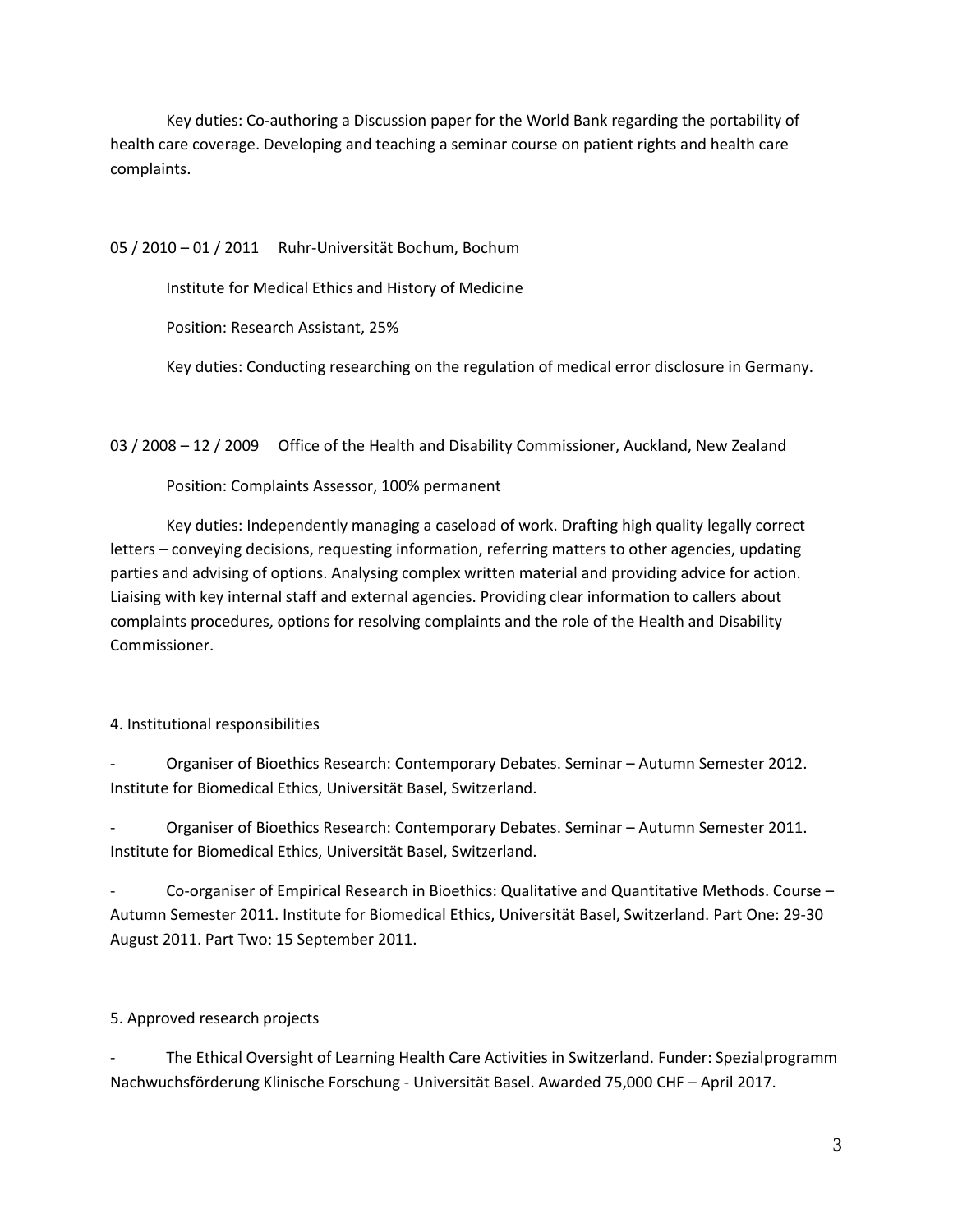Warum bewerten so wenig Patienten ihren Arzt in einem Arztbewertungsportal? [Why do so few Patients rate their physicians on physician rating sites?] Funder: Hochschulinterne Leistungsförderung (HiLF) – Medizinische Hochschule Hannover. Awarded 15,000 EUR – December 2015.

- Developing a Patient Safety in Office-based Surgery Project: A Delphi Consensus Study. Funder: Gottfried und Julia Bangerter-Rhyner-Stiftung. Versorgungsforschung im Gesundheitswesen Förderprogramm – Swiss Academy of Medical Sciences. Awarded 25,000 CHF – March 2015.

- Medical Error Disclosure Attitudes in Switzerland. Funder: Käthe-Zingg-Schwichtenberg-Fonds – Swiss Academy of Medical Sciences. Awarded 39,550 CHF – June 2012

## 6. Supervision of junior researchers

- Martin Diebold. Medical master's thesis: "Swiss Nurses' Perspectives Regarding the Communication of Errors: A Qualitative Study" with Prof. Bernice Elger, Universität Basel, 2011-13.

- Anina Pless. Medical master's thesis: "Attitudes of healthcare workers towards enforced measures to increase influenza vaccination" with Prof. Bernice Elger, Universität Basel, 2011-13.

## 7. Teaching activities

# Seminar Courses

Patient Rights and Healthcare Complaints. Seminar course independently developed and taught for the master program 'Health Systems and Health Industry'. Faculty of Social Sciences, Ruhr-Universität Bochum, Germany. Winter semester 2010-11 and Summer Semester 2011.

# Teaching Contributions

Geschichte, Theorie, Ethik der Medizin [History, Theory, Ethics of Medicine] with 4th year medical students – November 2016, Hannover Medical School, Germany.

Psyche-Ethik-Recht: Problemorientiertes Tutoriat 2014 [Psyche-Ethics-Law: Problem oriented tutoring 2014] with medical students – Spring Semester 2014, Universität Basel, Switzerland.

Lebenszyklen Kleingruppenunterricht Ethik [Life cycles small group ethics teaching] with medical students - Spring Semester 2013, Universität Basel, Switzerland.

- Bioethics Research: Contemporary Debates - Autumn Semester 2011, Universität Basel, Switzerland.

- Biomedical Ethics Seminar – Autumn Semester 2011, Universität Basel, Switzerland.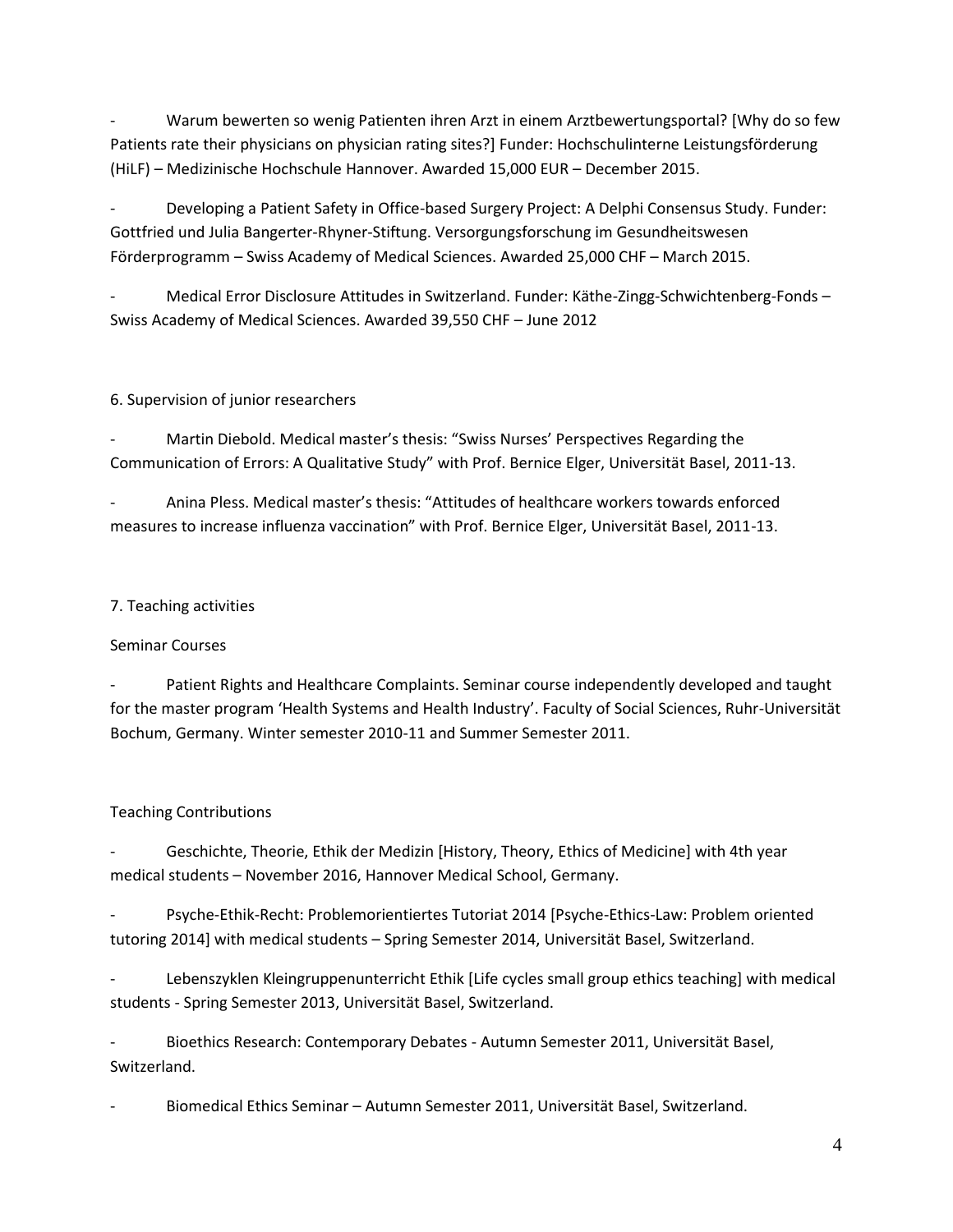- Empirical Research in Bioethics: Qualitative and Quantitative Methods - Autumn Semester 2011, Universität Basel, Switzerland.

- POPLHLTH 746: Ethics, Culture and Societal Approach to Death - 2008. School of Population Health, University of Auckland, New Zealand.

8. Memberships in panels and individual scientific reviewing activities

### **Committees**

Member of the End-of-life-Decision-Making Committee, Otago District Health Board, Dunedin, New Zealand, 2006-2007.

Individual Scientific Reviewing Activities

- Clinical Nursing Research: June 2017.
- Journal of Magnetic Resonance Imaging: February 2017.
- BMC Health Service Research: August 2016
- Journal of Medical Internet Research: February 2016, November 2016.
- Bioethics: February 2016, June 2016.
- Postgraduate Medical Journal: June 2015.

Journal of Influenza and Other Respiratory Viruses: August 2009, October 2009, June 2010, November 2011, March 2012, July 2012, August 2012.

- BMJ Quality and Safety: January 2012.
- Healthcare Infection Journal: April 2008.
- Drug Discovery Today: February 2008.
- Journal of Vaccine: December 2007; October 2008.

9. Active memberships in scientific societies, fellowships in renowned academies

- Deutsches Netzwerk Evidenzbasierte Medizin e.V. [German Network for Evidence-based Medicine]. November 2015 – present.